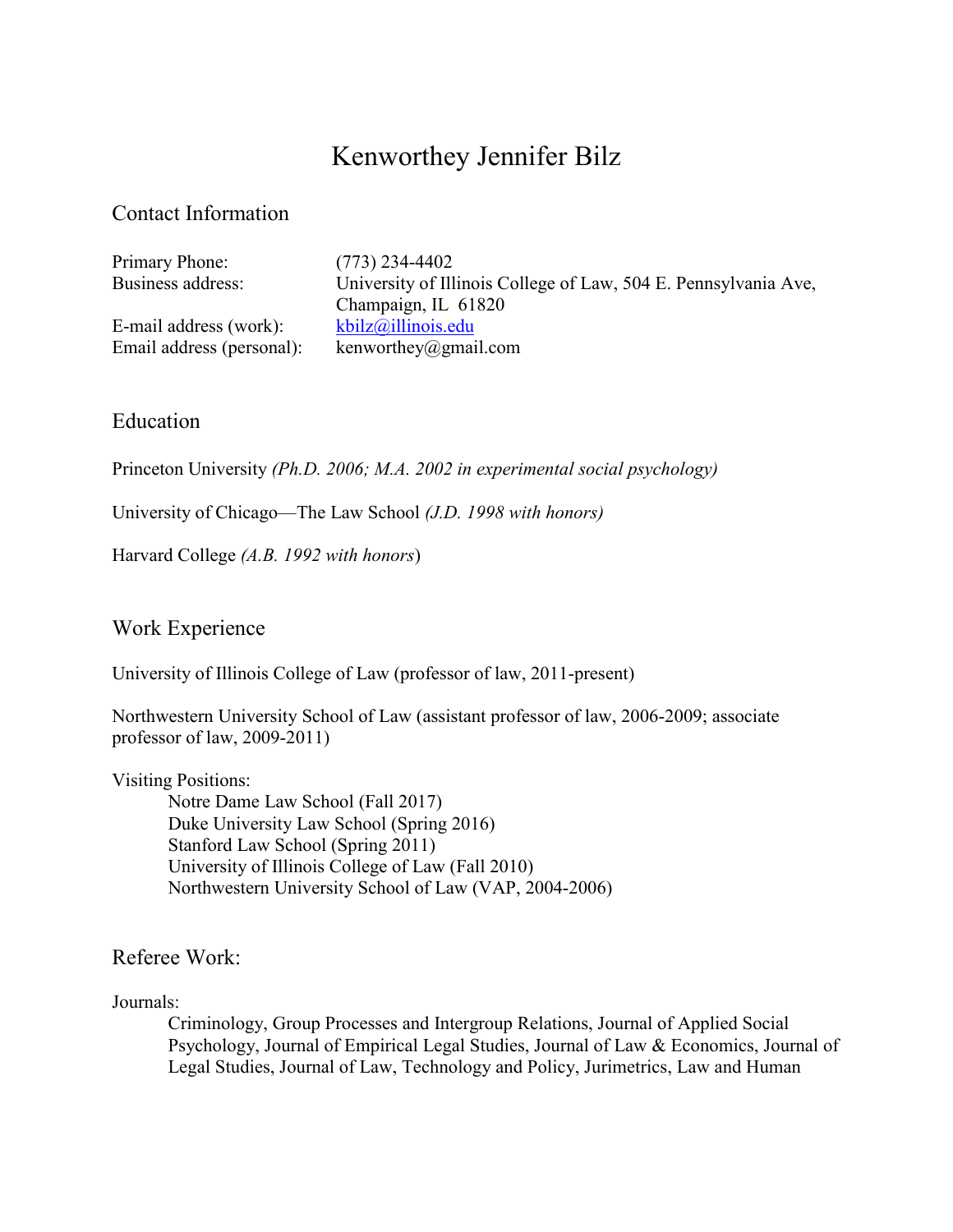Behavior, Law and Social Inquiry (member of editorial board, Jan. 2013-2015), Law and Society Review, Toronto Law Journal

#### Organizations:

Conference on Empirical Legal Studies, Israeli Science Foundation, National Science Foundation (NSF), Time-sharing Experiments for the Social Sciences (TESS)

#### Presses:

NYU Press, University of Chicago Press

### Committee and Other Service Work:

- **Lectures Committee (Spring 2019), Chair (2019-2020)**
- Diversity Committee, Chair (2016-2017, Spring 2019)
- Assessments Committee (Spring 2018)
- University Faculty Senate (2014-2016)
- Grants Subcommittee of the Law School Admissions Council (2013-present)
- Hiring Committee (2012-2013, Spring 2018), Chair (2014-2015)
- Fellowships and VAP Committee Member (2013-2014), Chair (Fall 2015)
- Faculty Scholarship Conference Chair (2011-2012)
- Admissions Committee Member (2011-2012, 2013-2014)
- Rules Committee Member (2010-2011)
- Clerkship Committee Member (2006-2010, 2013-2014, 2016-2017), Chair (2007-2008)
- $\blacksquare$  JD/PhD Committee (2004-2006)

### Classes Taught

- **Criminal Law**
- $\blacksquare$  Evidence
- Psychology  $& Law$
- Negotiations
- Statutory Interpretation (short course)
- $\blacksquare$  20<sup>th</sup> Century American Legal Thought—seminar
- Literary and Psychological Analysis of Law—seminar
- Race and Policing--seminar
- Theories of Crime and Punishment—seminar
- Law, Psychology & Morality—colloquium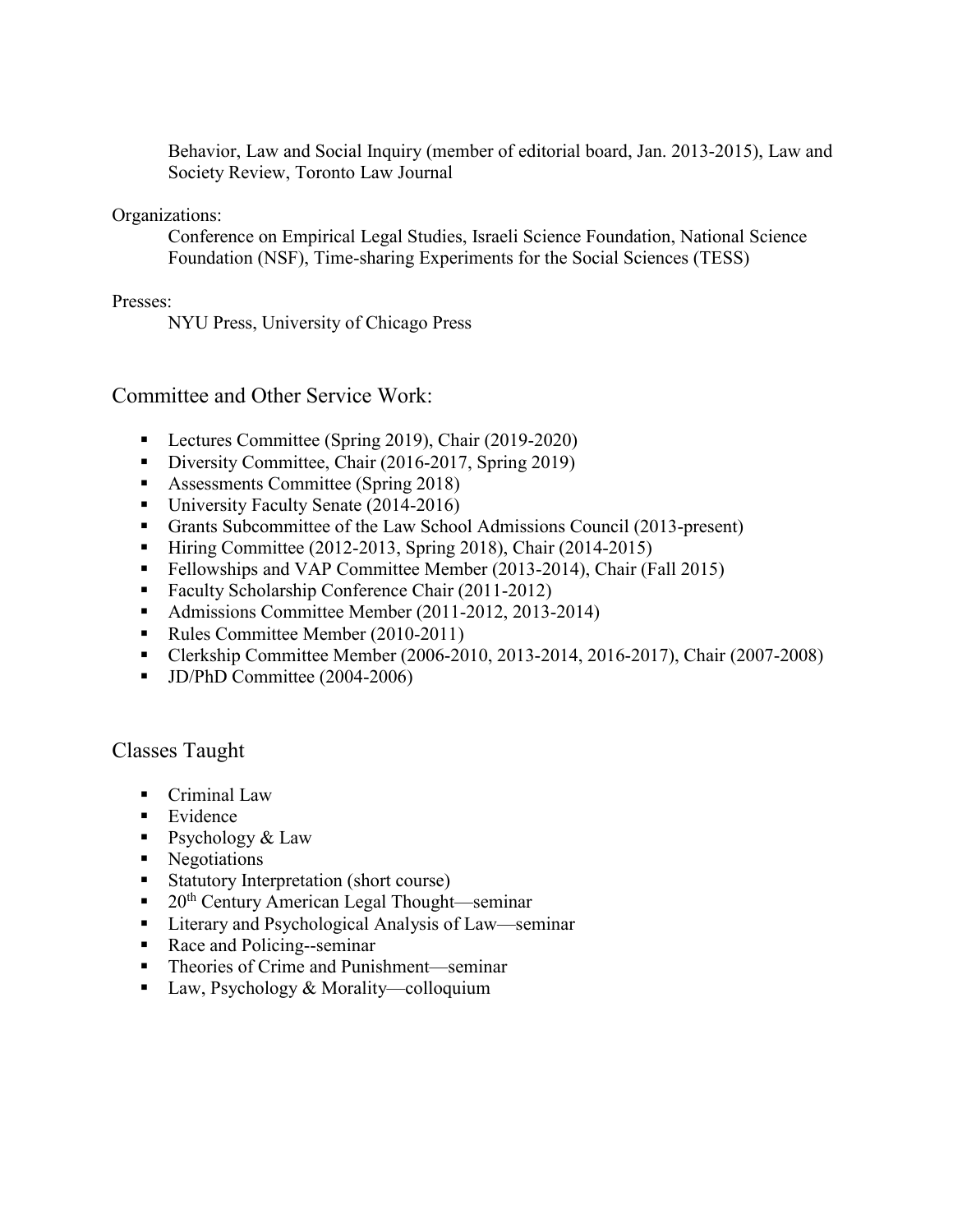### Research Interests

I focus on how social psychological processes can inform the study of law. I am especially interested in how legal institutions, rules and practices affect perceptions of legitimacy and morality, which might in turn affect behavior. I am also interested in understanding the ways that social norms, social meaning and social influence can minimize, magnify, or even displace legal regulation. I mine most of my examples from the field of criminal law and evidence.

### Publications (all available on BePress and SSRN)

Joshua Kleinfeld, Laura I. Appleman, Kenworthey Bilz, *et al., White Paper of Democratic Criminal Justice,* 111 NW. U. L. REV. 1693 (2017).

Kenworthey Bilz, *Testing the Expressive Theory of Punishment*, 13 J. EMP. LEG. STUDIES 358 (2016).

Kenworthey Bilz & Janice Nadler, *The Regulation of Moral Attitudes* (Oxford Handbook of Behavioral Economics, 2013).

Kenworthey Bilz, *Dirty Hands or Deterrence? An Experimental Examination of the Exclusionary Rule*, 9 J. EMP. LEG. STUDIES 149 (2012).

Kenworthey Bilz, *We Don't Want to Hear It: Psychology, Literature and the Narrative Model of Judging.* 2010 ILLINOIS L. REV. 429 (2010).

Kenworthey Bilz, *Defending the (Mis)use of Statistics in Law: Comment*. 166 J. INSTITUTIONAL & THEORETICAL ECON. 194 (2010).

Kenworthey Bilz, *Self-Incrimination Doctrine is Dead; Long Live Self-Incrimination Doctrine: Confessions, Scientific Evidence, and the Anxieties of the Liberal State*. 30 CARDOZO L. REV. 807 (2008).

Kenworthey Bilz & Janice Nadler, *Law, Psychology, and Morality, in* PSYCHOLOGY OF LEARNING AND MOTIVATION, VOL. 50 (D. Medin, L. Skitka, D. Bartels, & C. Bauman, eds.) (2008).

Kenworthey Bilz, *The Puzzle of Delegated Revenge*. 87 B.U. L. REV. 1059-1112 (2007).

Kenworthey Bilz, *The Fall of the Confession Era.* 96 J. CRIM. L. & CRIMINOLOGY 367- 384 (2005).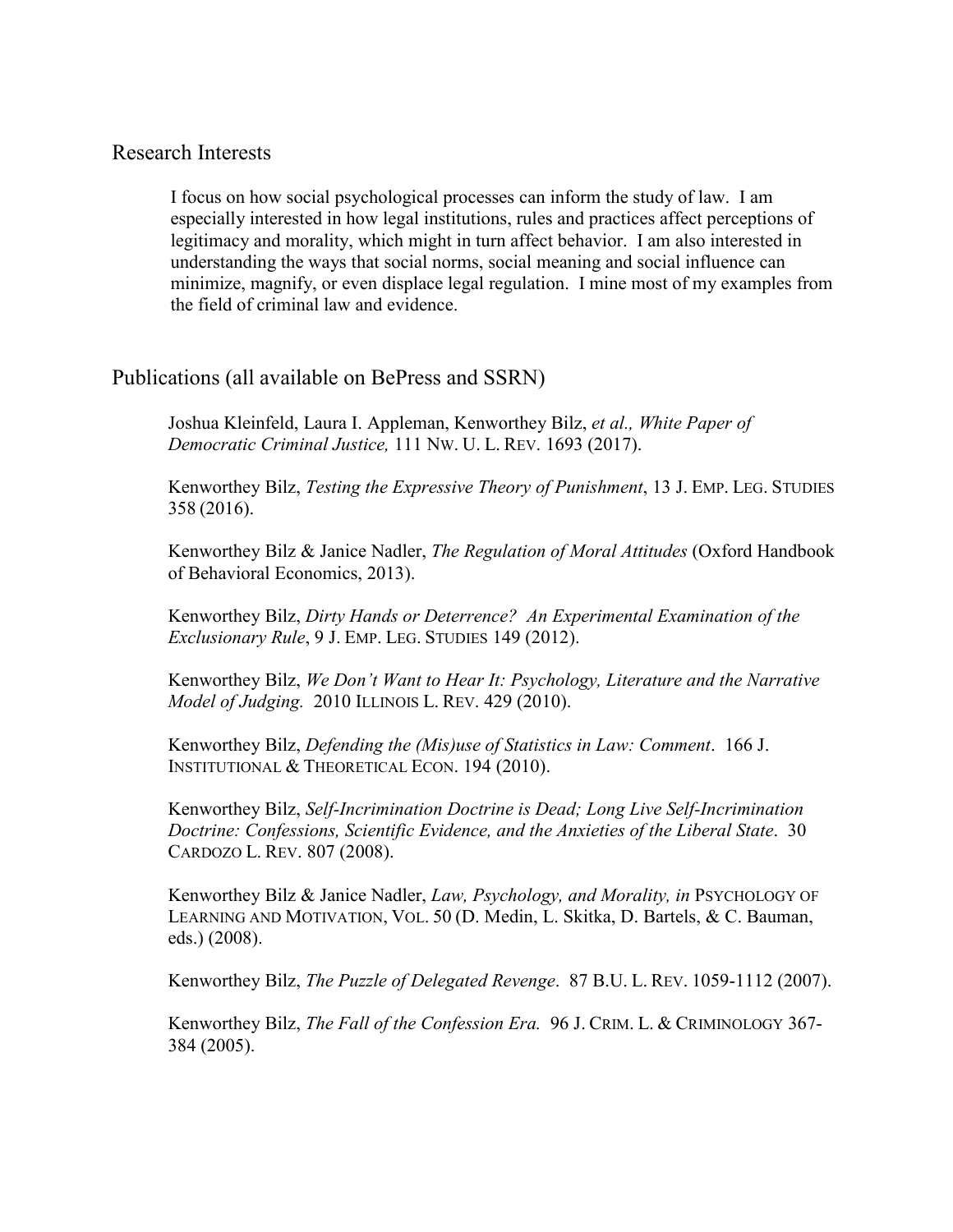Kenworthey Bilz & John M. Darley, *What's Wrong with Harmless Theories of Punishment*. 79 CHICAGO-KENT L. REV. 1215-1252 (2004).

John M. Darley, Tom Tyler, & Kenworthey Bilz. *Enacting Justice: The Interplay of Individual and Institutional Perspectives, in* THE SAGE HANDBOOK OF SOCIAL PSYCHOLOGY (Michael Hogg and Joel Cooper, eds., 2003).

Works in Progress, drafts available on request

Kenworthey Bilz & Wen Bu, *How Dare You: The Effect of Offender Status and Cognitive Reflection on Perceived Wrongdoing*

*In two laboratory experiments, we test the simple hypothesis that people immediately and "hotly" react more negatively to low status offenders than high status offenders. We also test the more complex hypothesis that cognitive reflection is more likely to be spent on low status than high status offenders. This means that additional information about the cause of wrongdoing is more likely to affect how people perceive low status than high status offenders—which can either be to the benefit or the detriment of a low status offender. Consistent with prior research, we find consistent support for the finding that immediate, "hot" reactions to low status offenders are more negative than to high status offenders. Evidence of the effect of reflection and cognitive processing is more mixed, but we do find substantial evidence that indeed, people do reflect on low status offenders more than high status offenders, and when they receive mitigating/aggravating information about an offense, it is more likely to help/hurt the low status offender than the high status one.*

Kenworthey Bilz & Jeffrey Rachlinkski, *A New Look at the Endowment Effect and Why It Matters to the Law*

*The endowment effect is one of the most robust findings in social psychology, with literally hundreds of empirical articles replicating and unpacking the phenomenon, and only a small handful failing to find it. And yet there is a persistent, and possibly growing, set of scholars who insist the phenomenon does not exist. In this article, we explain and defend the persistence of belief in the endowment effect and lawyer's use of it, and end by using the history of the endowment effect in the academy to make a larger point about the legitimately different outlooks and goals of pure social science versus legal policy.*

Kenworthey Bilz, *Crime, Accidents, and Social Standing: The Psychological Experience of Victimization.*

*Intuitively, losses caused by crimes and those caused by accidents are psychologically different—but how? In three experiments, this article tests the hypothesis that crime is*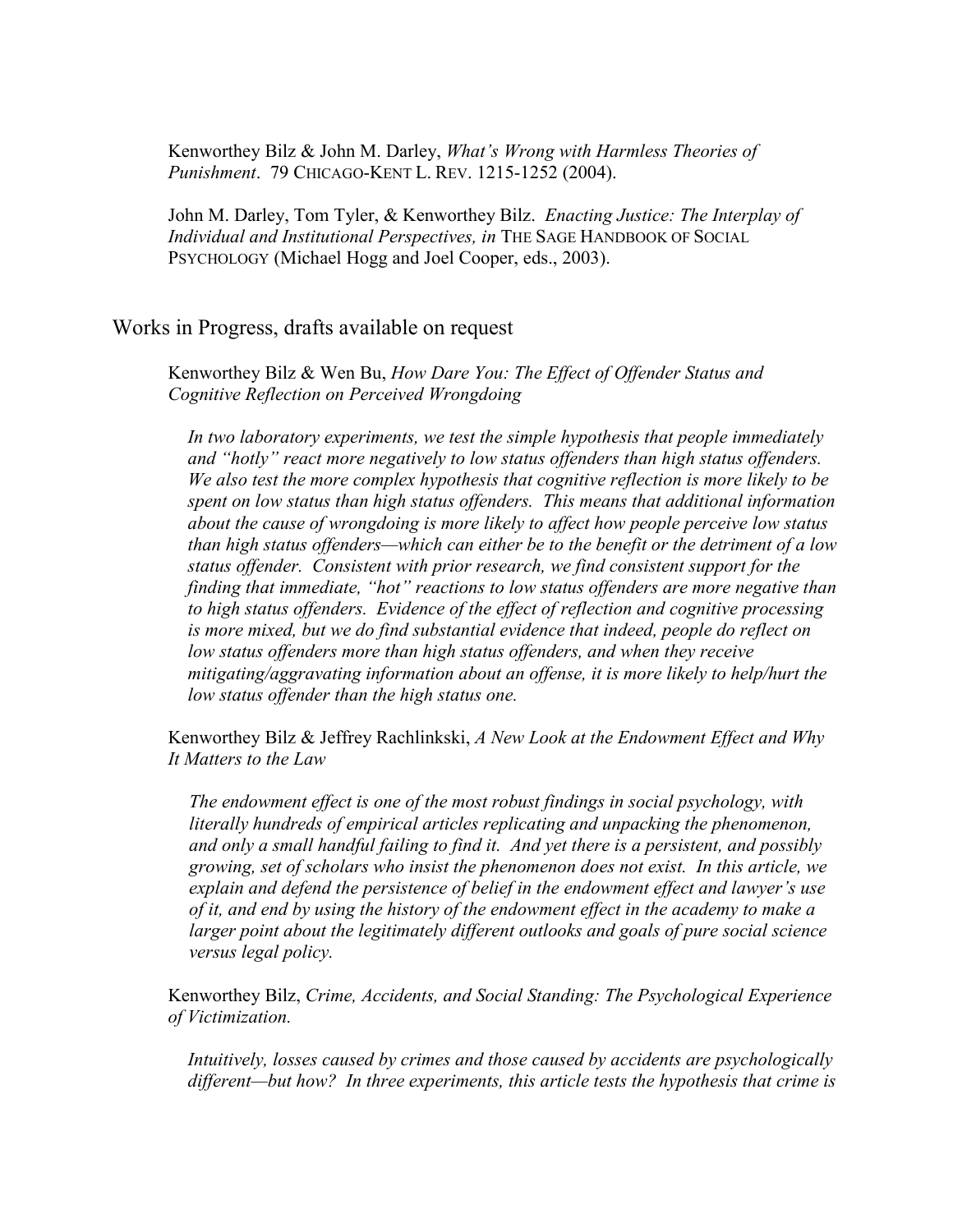*insulting and humiliating in a way that accidents are not. In the first experiment, participants described a time they were a victim of either an accident or a crime. Both explicit dependent measures and content analysis of their responses were consistent with the hypothesis that crimes are more insulting than accidents. This result held true after controlling for differing levels of severity/magnitude of losses across the two types of events, for differing expectations about the likelihood of being compensated, and even for some differing mindsets of criminal versus accidental harmdoers (specifically, how sorry the victim thinks the harmdoer is, or by whether the victim was chosen opportunistically versus maliciously). The second experiment replicated the basic findings of the first, using scenarios of crimes and accidents in order to more tightly control the features of the events, especially the type and magnitude of*  loss. The final experiment replicated the second experiment, but included a dependent *measure to assess cognitive processing (time to respond) across the two types of events.*

Kenworthey Bilz & Andrew Gold, *An Experimental Examination of Civil Recourse Theory.*

*This paper presents a test of civil recourse theory. Civil recourse theory supplies a descriptive explanation for the structure of private law remedies, and its advocates have argued that there are two defining features of private law remedies that distinguish them from self-help solutions and criminal cases. First, the state acts to resolve disputes, deploying public resources and tools for the resolution of disputes specifically, the civil court system. Second, injured parties themselves must act to resolve disputes, by initiating and participating in law suits. Civil recourse theorists further argue that these elements are critical, as each serves an important, even moral, function. We supply empirical support, grounded in psychological research in procedural justice and emotions, for their claims. Specifically, we present two experiments using scenario studies of two different torts, where we hold constant the case outcome and the effort the injured party must expend to resolve the case. We vary whether the injured party acts alone, the state acts alone, or the injured party acts in concert with the state to resolve the case. We show that participants get greater satisfaction out of case resolutions when they take an active part, as opposed to when the state acts unilaterally, and think justice is served best of all when they act in concert with the state, rather than being left on their own to solve. Moreover, we show that the different emotional responses to the different forms of case resolution (pride, shame) could be explained by the effect that different case resolutions have on perceptions of the injured party's efficacy and social standing.*